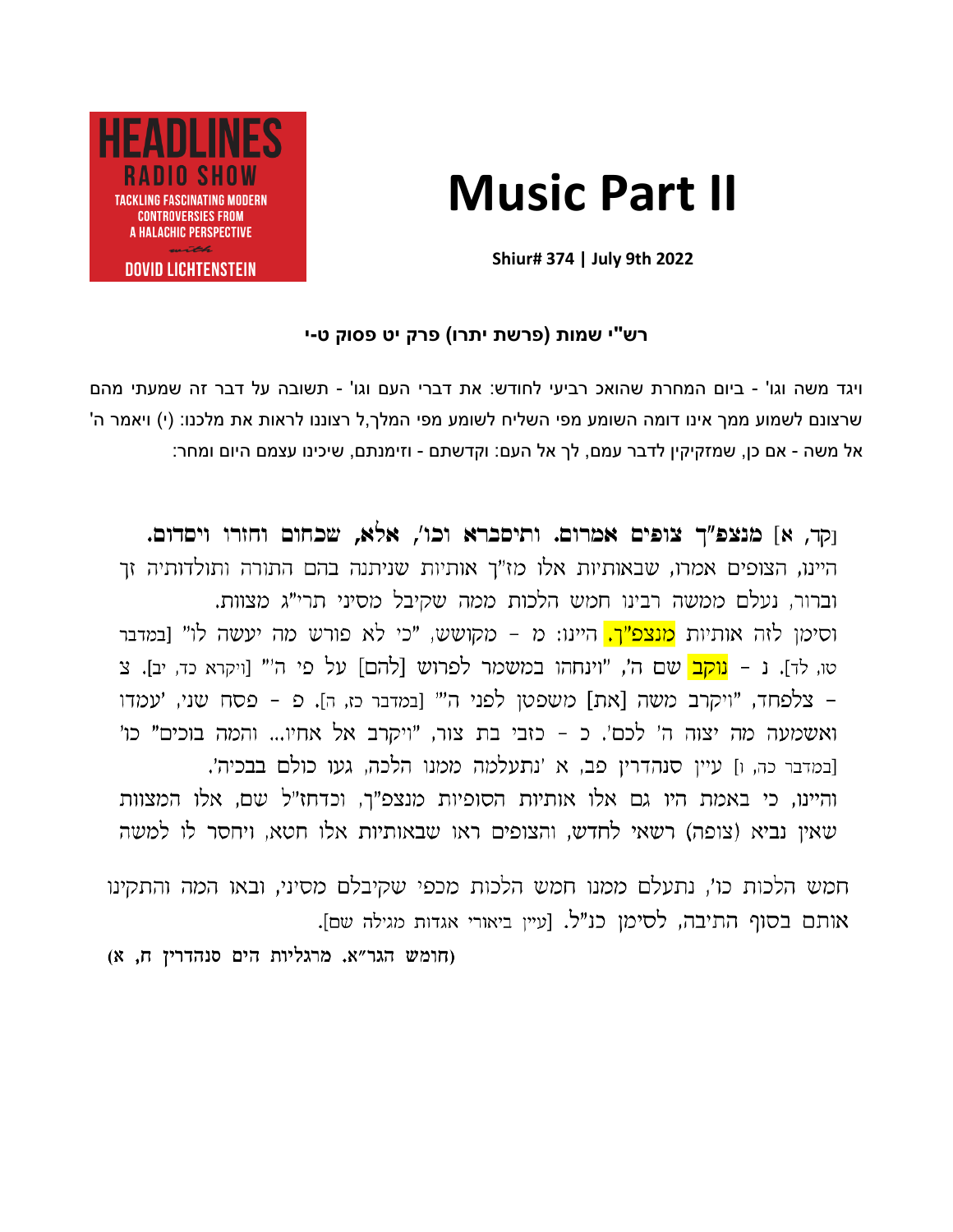## **Riddles of the Week**

**#1**

## **באור הלכה סימן קכח סעיף א**

דזר עובר בעשה - עיין במשנה ברורה שכתבנו ונ"ל דכ"ז דוקא למאי דקי"ל דמצות צריכות כונה וכו' ולכאורה לפ"ז יש לתמוה על מנהג העולם שנוהגין לברך אחד לחבירו בין שהוא כהן או זר בעת שמלוה אותו בלשון יברכך וגו' ואף דברכה כזו הוא שלא בשעת התפלה וידוע הוא מה שאיתא בירושלמי פ"ד דתענית לא מצינו נשיאת כפים בלא תפלה הלא זהו בודאי רק תקנתא דרבנן דקבעוהו בתפלה ומדאורייתא אינו תלוי בזה כלל תדע דהלא תפלה גופא לרוב הפוסקים הוא דרבנן וא"כ כיון דמדאורייתא יוצא בברכה בעלמא כשמברך אותם אפילו שלא בשעת תפלה וע"ז אמרה התורה אתם ולא זרים האיך מותר לזר לברך אחד לחבירו בלשון זה וא"כ יש ראיה ממנהג העולם להא דקי"ל מצות צריכות כונה. ואולי יש לומר דטעם המנהג משום דס"ל כהב"ח דדוקא בפריסת ידים עובר הזר בעשה א"נ דכיון דתקנו רבנן שלא לישא כפים בלא תפלה שוב מי שאומר פסוקים אלו של ב"כ בלא תפלה בין כהן בין ישראל הוי כמכוין בפירוש שלא לקיים בזה המצוה דברכת כהנים ולכן שרי:

# **לבוש אורח חיים סימן קל סעיף א**

מאן דחזי חלמא ולא ידע מאי חזא, ניקום קמי כהני בשעה שעולים לדוכן ונימא הכי וכו' וביום שאין עולין לדוכן יאמר כל זה בשעה שהש"ץ אומר אלהינו ואלהי אבותינו שים שלום,ט ויסיים בהדי ש"ץ כדי שיענו הקהל אחריו אמן.

#### **#2**

**----------------**

#### **תלמוד בבלי מסכת זבחים דף מז עמוד א**

דתניא, א"ר אלעזר ברבי יוסי: שמעתי שהבעלים מפגלין.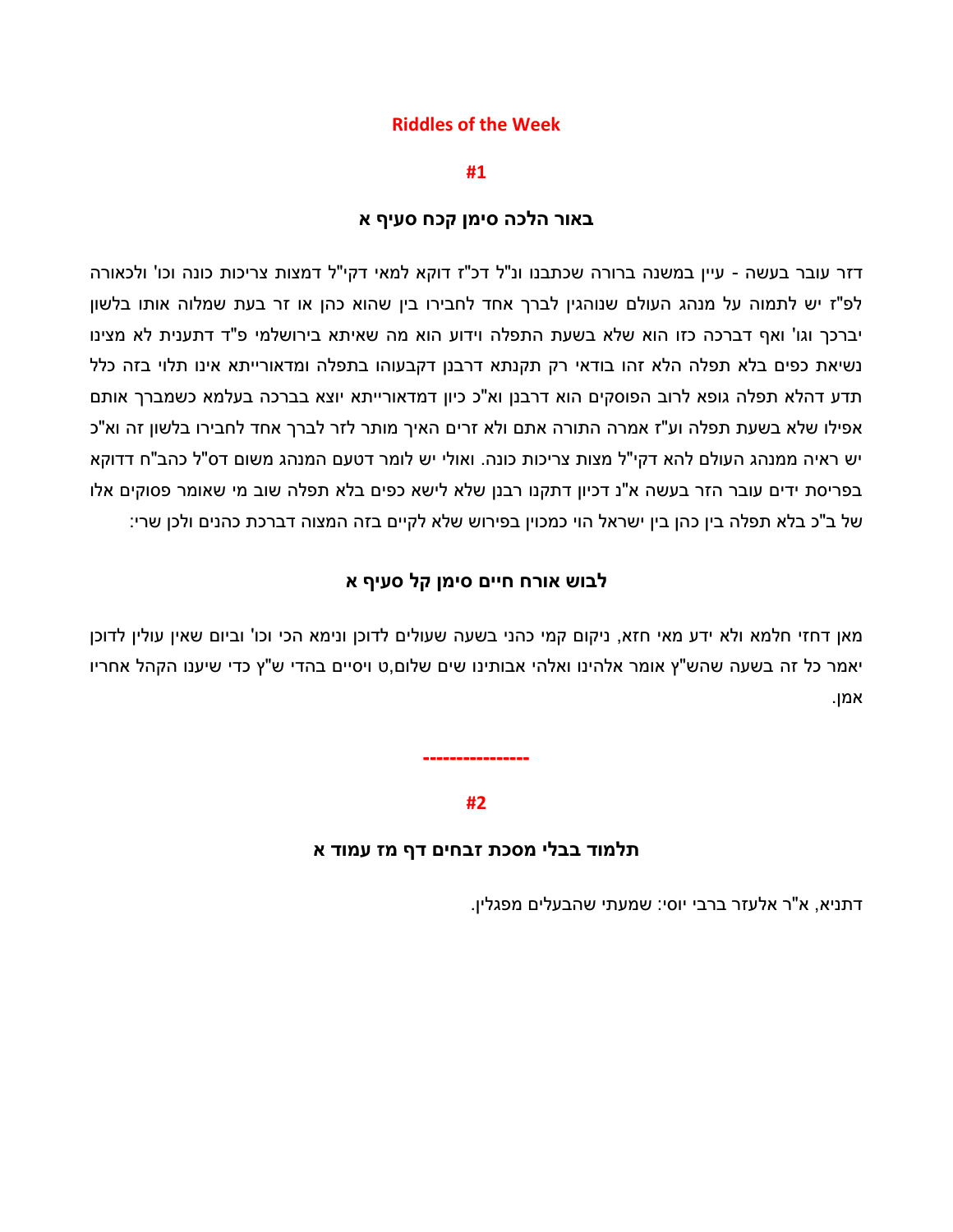# **Selected audio from our listeners**

## **Comments on the Shiur**

**Comments on the Shiur 1** *[click here](https://drive.google.com/file/d/1oJibYpNOpJwnPXwmgLpVQsADW2nByK9V/view?usp=sharing)*

**Comments on the Shiur 2** *[click here](https://drive.google.com/file/d/1FbMSix4FiBQ_KUtMgVGy5UrlnGbcrWCx/view?usp=sharing)*

**Comments on the Shiur 3** *[click here](https://drive.google.com/file/d/116hP_h_tu5TmCAoSHCe04p0Ey8Z2Lsm4/view?usp=sharing)*

**Comments on the Shiur 4** *[click here](https://drive.google.com/file/d/1PP18cN2O20JITU6LaKtQNlFDVdg1tMCd/view?usp=sharing)*

**Comments on the Shiur 5** *[click here](https://drive.google.com/file/d/1Z1eazKo_QpbnbSVeJ1Ou0yPOd6WR5X5b/view?usp=sharing)*

**Comments on the Shiur 6** *[click here](https://drive.google.com/file/d/12iw4Q9-JmMfLLBeGIFg5AosEYt18f3hp/view?usp=sharing)*

**Comments on the Shiur 7** *[click here](https://drive.google.com/file/d/1jVQ1Q44psy5qGGIcHEEa5nQ2Y3nxJuC5/view?usp=sharing)*

# **Shiur Suggestion**

**Shiur Suggestion 1** *[click here](https://drive.google.com/file/d/1Fo6JgtBED6S8_l879N-z2jqkbXcZEwHL/view?usp=sharing)*

**Shiur Suggestion 2** *[click here](https://drive.google.com/file/d/1TOfbe0pDlObGL4SwixraxCqmDwOfd1Pc/view?usp=sharing)*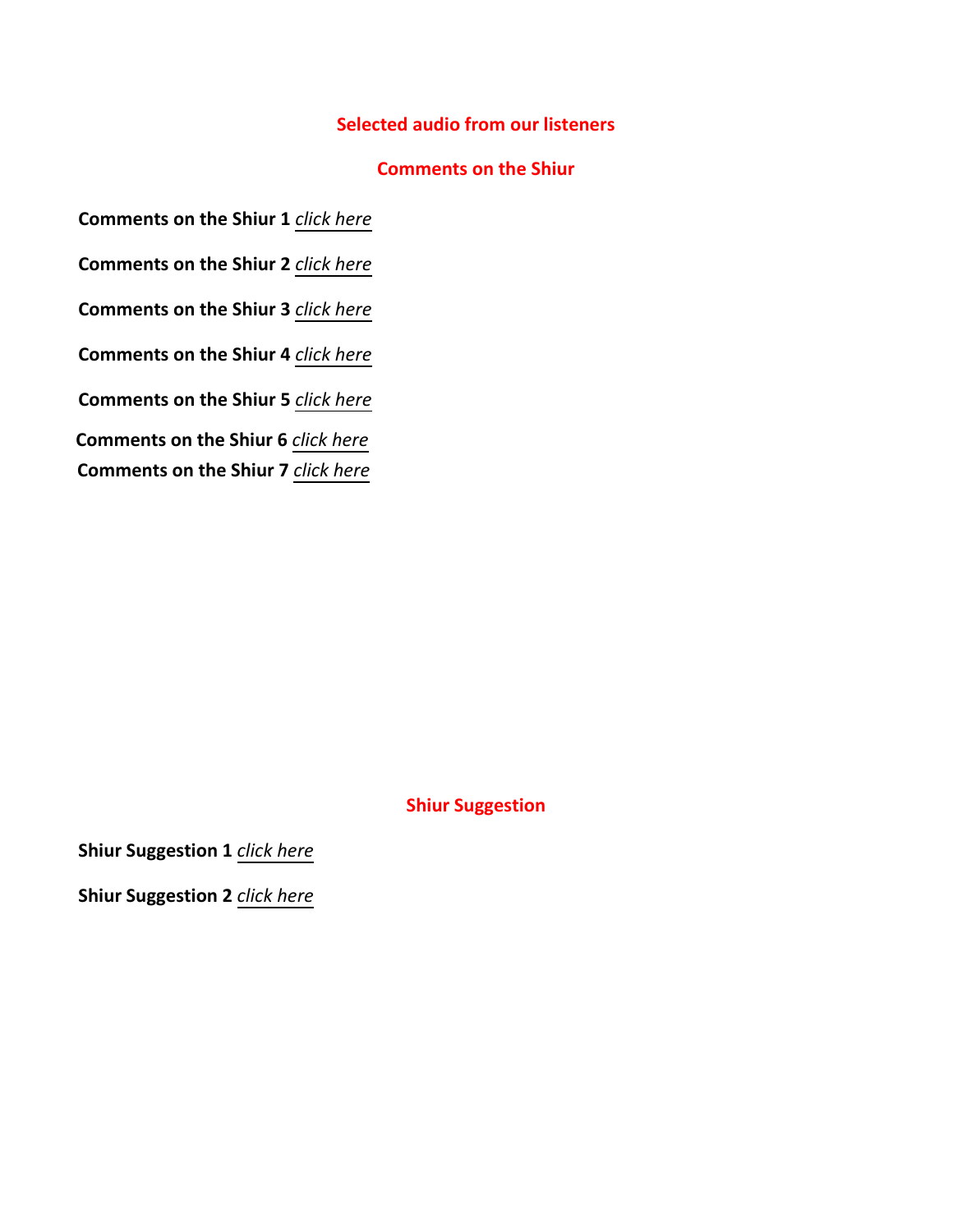#### **Answers to the Questions**

**Answers to the questions 1** *[click here](https://drive.google.com/file/d/1sREV28FzgcfUP5i5SXrfFIOIir0VZ6OL/view?usp=sharing)* **Answers to the questions 2** *[click here](https://drive.google.com/file/d/1jXXjb4837V-K_yRuqunpQXc5jnMIZ4Nc/view?usp=sharing)* **Answers to the questions 3** *[click here](https://drive.google.com/file/d/1yKDNuTQHIT8f5SbjkCb89bjxUBlh952_/view?usp=sharing)* **Answers to the questions 4** *[click here](https://drive.google.com/file/d/1XQId1BRECJ0kJOy_T5JSpXPWjyaRSPF8/view?usp=sharing)* **Answers to the questions 5** *[click here](https://drive.google.com/file/d/1uFeTSdUszeU_Lki0_e5mK_ZWZCt2uNWM/view?usp=sharing)* **Answers to the questions 6** *[click here](https://drive.google.com/file/d/1BNqDhqOzrUXyQQhQyyG4LELA5z9BHV0D/view?usp=sharing)* **Answers to the questions 7** *[click here](https://drive.google.com/file/d/1-F9DiTAwD5JFuTzJNoau8WTeEqtHRzlE/view?usp=sharing)* **Answers to the questions 8** *[click here](https://drive.google.com/file/d/1JKJKns0_VJId03MADnSg4JfRNVD7io6L/view?usp=sharing)* **Answers to the questions 9** *[click here](https://drive.google.com/file/d/1QRN_CCKCTObJLtUFx1IyLniV0-BoGEgs/view?usp=sharing)* **Answers to the questions 10** *[click here](https://drive.google.com/file/d/1QRN_CCKCTObJLtUFx1IyLniV0-BoGEgs/view?usp=sharing)* **Answers to the questions 11** *[click here](https://drive.google.com/file/d/1qjjIG6zb9OfadYVnCdDcF0kB3HkgYlEw/view?usp=sharing)* **Answers to the questions 12** *[click here](https://drive.google.com/file/d/19UVyR2UBTxvyn1HDOmzzzTUrJKWwovRG/view?usp=sharing)* **Answers to the questions 13** *[click here](https://drive.google.com/file/d/1oQt574BY0hqgETwt94_smh8-KSMwpslc/view?usp=sharing)* **Answers to the questions 14** *[click here](https://drive.google.com/file/d/1XHZiaVeyliQZyAsxp3BSf_-6usp7Hx3v/view?usp=sharing)* **Answers to the questions 15** *[click here](https://drive.google.com/file/d/1yjEJngVjp6iWN06fKHWGEh0GgygwZGLG/view?usp=sharing)* **Answers to the questions 16** *[click here](https://drive.google.com/file/d/18iKQZCcw2CupjnZLR1iPTxcvkWvPCAdZ/view?usp=sharing)*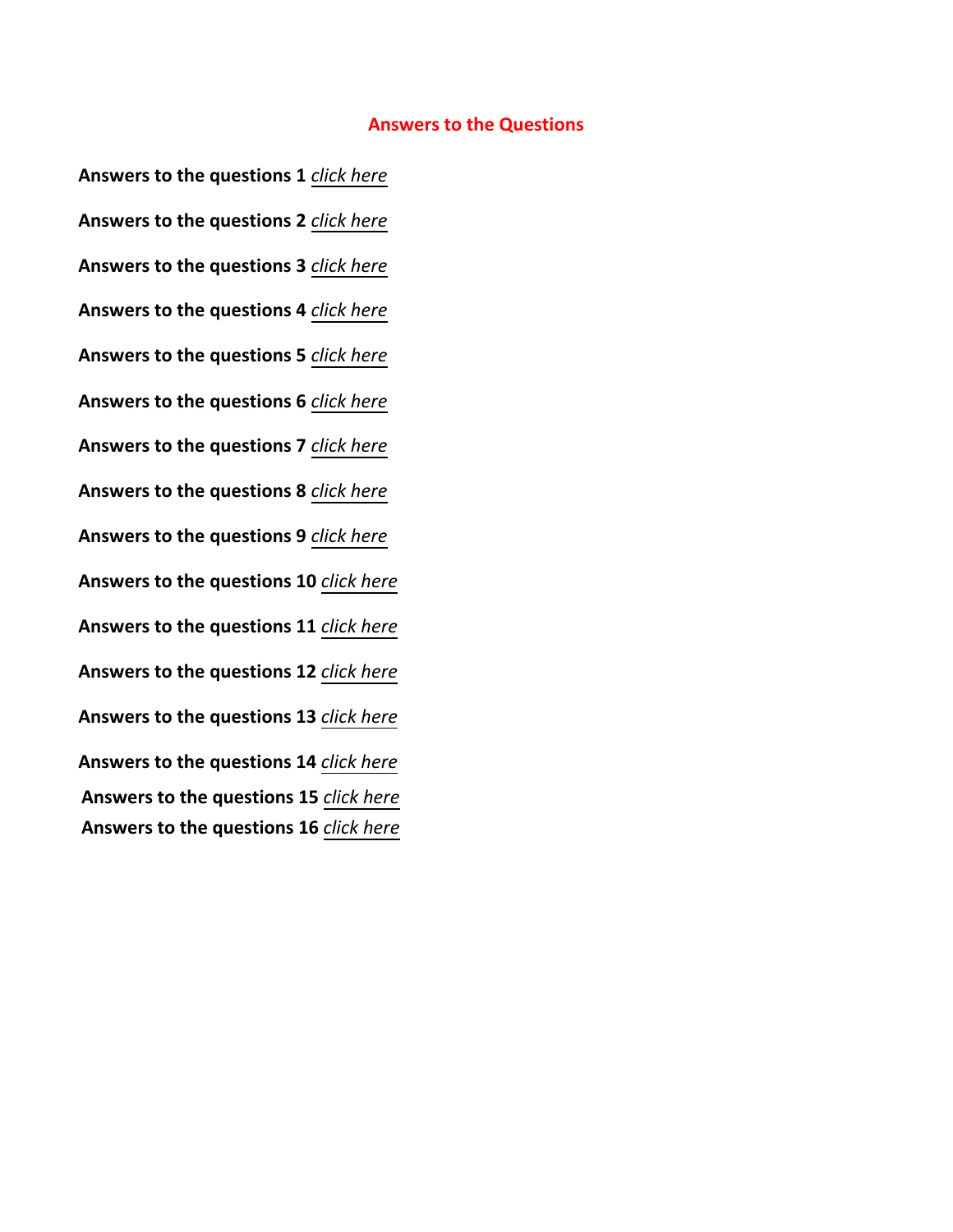# **Selected emails from our listeners**

# **Comments on the Show**

Hi Reb Dovid,

I would first like to thank you for your great and important work in advancing the hard conversations and being marbitz Torah to so many thousands of people. Because your last few podcasts were on Jewish Music, I figured I would share with you something that just happened yesterday that really bothered me and it really drills home the need for more Jewish music. I live in a small community in which a number of frum families send their children to music lessons by a non Jewish lady who is very opened to Jewish music and values. She organized a recital for the Jewish children that study under her to play for the parents and friends of her student. Two of my children played in that recital. Of about 30-40 songs that were played only 2-3 were Jewish songs. When this was brought up to her, she said she would love to have her frum students play Jewish songs but there are no good notes out there with Jewish music for the kids to practice on. Either the notes are too hard or are not accurate to the actual tunes. With all the music out there, I think there should be composers that compose specifically for music students so they do not have to rely on non Jewish sources. Also, I think more source notes should be available out there for Jewish music students. Not sure what can be done for this but our community cannot be the only ones that have this issue.

Thank you again for everything you do,

I am avid listener and promoter of headlines (example - I made all the board members of our local school listen to your two women tznius podcasts).

Nechemia Newman